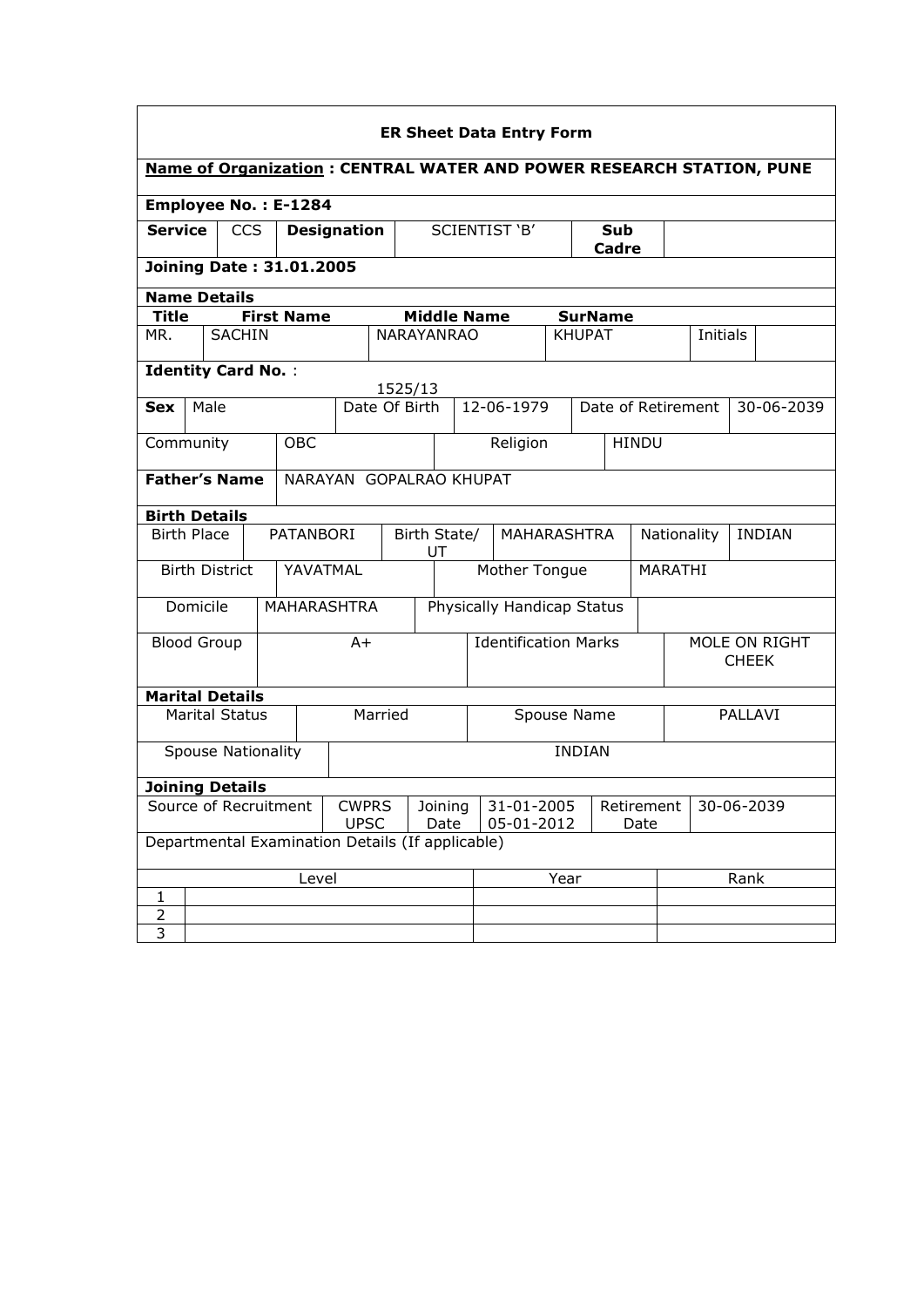| Remarks (if any)            |                  |            |              |              |  |  |  |  |  |  |  |  |
|-----------------------------|------------------|------------|--------------|--------------|--|--|--|--|--|--|--|--|
| Languages known             |                  |            |              |              |  |  |  |  |  |  |  |  |
|                             | Name of Language | Read       | <b>Write</b> | <b>Speak</b> |  |  |  |  |  |  |  |  |
| Indian Languages 1<br>Known | MARATHI          | <b>YES</b> | <b>YES</b>   | <b>YES</b>   |  |  |  |  |  |  |  |  |
| $\overline{2}$              | <b>HINDI</b>     | <b>YES</b> | <b>YES</b>   | <b>YES</b>   |  |  |  |  |  |  |  |  |
| 3                           | <b>ENGLISH</b>   | <b>YES</b> | <b>YES</b>   | <b>YES</b>   |  |  |  |  |  |  |  |  |
|                             |                  |            |              |              |  |  |  |  |  |  |  |  |
| Foreign Languages           |                  |            |              |              |  |  |  |  |  |  |  |  |
| Known<br>1                  |                  |            |              |              |  |  |  |  |  |  |  |  |
| $\overline{2}$              |                  |            |              |              |  |  |  |  |  |  |  |  |

## Details of deputation (if applicable)

| Name of the Office | Post held at that<br>time in parent office | Name of post<br>(selected for<br>deputation |       | Period of deputation |
|--------------------|--------------------------------------------|---------------------------------------------|-------|----------------------|
|                    |                                            |                                             | Since | From                 |
|                    |                                            |                                             |       |                      |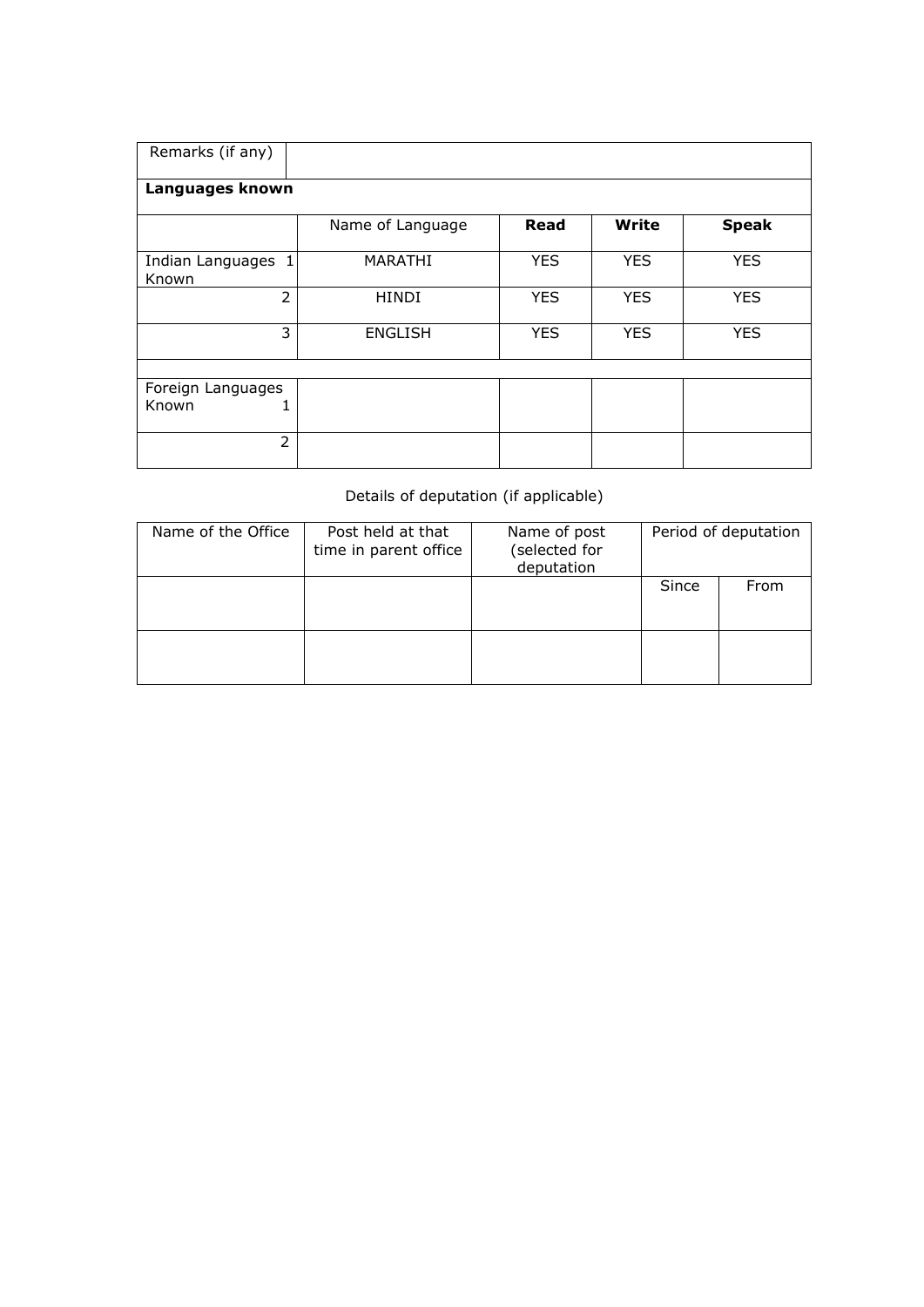Details of Foreign Visit

| SI.<br>No.     | Place of Visit                                           | Date of visit               | Post held at<br>that time              | Whether<br>it is a<br>personal<br>or official<br>visit | Details of visit                                                              |
|----------------|----------------------------------------------------------|-----------------------------|----------------------------------------|--------------------------------------------------------|-------------------------------------------------------------------------------|
| $\mathbf{1}$   | Sapta Kosi Sun Kosi<br>Project, Nepal                    | 03-09-2009 to<br>14-09-2009 | Research<br>Assistant                  | Official                                               | Installation of<br>seismic<br>equipments at<br>eight<br>observatory           |
| $\overline{2}$ | Punatsangchhu Project<br>I, Bhutan                       | 30-06-2010 to<br>07-07-2010 | Research<br>Assistant                  | Official                                               | Site selection<br>for five seismic<br>observatories                           |
| 3              | Bunakha Project,<br><b>Bhutan</b>                        | 08-10-2010 to<br>15-10-2010 | Research<br>Assistant                  | Official                                               | Installation of<br>seismic<br>observatory at<br>three sites                   |
| 4              | Amochhu Project and<br>Bunakha Project,<br><b>Bhutan</b> | 14-02-2011 to<br>22-02-2011 | Assistant<br>Research<br>Officer       | Official                                               | Site selection<br>for seismic<br>observatory                                  |
| 5              | Punatsangchhu Project<br>II, Bhutan                      | 11-05-2012 to<br>16-05-2012 | Research<br>Officer                    | Official                                               | Site selection<br>for three<br>seismic<br>observatories                       |
| 6              | Sapta Kosi Sun Kosi<br>Project, Nepal                    | 12-02-2015 to<br>26-02-2015 | Scientist 'B'<br>(Research<br>Officer) | Official                                               | Inspection of<br>seismic<br>equipment<br>installed at<br>eight<br>observatory |

## Transfer/Posting Detail (if applicable)

| Period of posting |      |  |  |  |  |  |  |
|-------------------|------|--|--|--|--|--|--|
| Since             | From |  |  |  |  |  |  |
|                   |      |  |  |  |  |  |  |
|                   |      |  |  |  |  |  |  |
|                   |      |  |  |  |  |  |  |
|                   |      |  |  |  |  |  |  |
|                   |      |  |  |  |  |  |  |

| Qualification (Use extra photocopy sheets for multi qualifications, experience, training, awards details) |                |                   |               |                            |                            |  |  |  |  |  |
|-----------------------------------------------------------------------------------------------------------|----------------|-------------------|---------------|----------------------------|----------------------------|--|--|--|--|--|
| Qualification                                                                                             |                | <b>Discipline</b> |               |                            | Specialization 1           |  |  |  |  |  |
| M.Sc                                                                                                      | <b>PHYSICS</b> |                   |               | <b>DIGITAL ELECTRONICS</b> |                            |  |  |  |  |  |
| Year                                                                                                      | Division       |                   | CGPA/ % Marks |                            | Specialization 2           |  |  |  |  |  |
| 2001                                                                                                      |                |                   | 68            |                            | <b>SOLID STATE PHYSICS</b> |  |  |  |  |  |
| Institution                                                                                               | University     |                   | Place         |                            | Country                    |  |  |  |  |  |
| UNIVERSITY DEPARTMENT                                                                                     | AMARAVATI      |                   | AMARAVATI     |                            | <b>INDIA</b>               |  |  |  |  |  |
| OF PHYSICS                                                                                                |                | <b>UNIVERSITY</b> |               | MAHARASHTRA                |                            |  |  |  |  |  |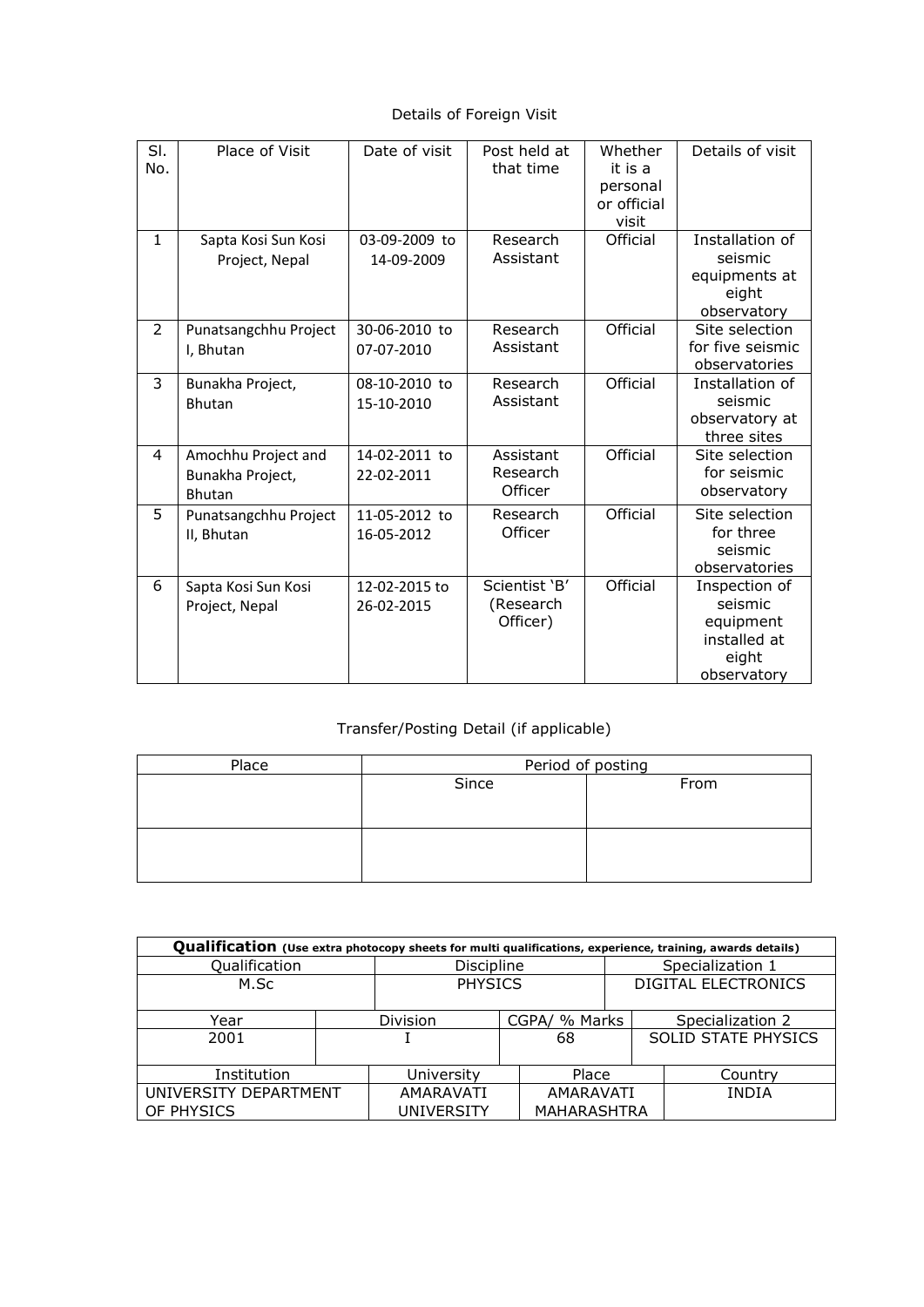| <b>Experience</b>                               |                           |                   |                  |                                   |                              |                                                                                               |                               |                        |                   |      |                         |                                  |
|-------------------------------------------------|---------------------------|-------------------|------------------|-----------------------------------|------------------------------|-----------------------------------------------------------------------------------------------|-------------------------------|------------------------|-------------------|------|-------------------------|----------------------------------|
| Type of Posting                                 |                           |                   |                  |                                   | Level                        |                                                                                               |                               |                        |                   |      |                         |                                  |
|                                                 |                           |                   |                  |                                   |                              |                                                                                               |                               |                        |                   |      |                         |                                  |
| Designation                                     |                           |                   |                  |                                   | <b>Present Position</b>      |                                                                                               |                               |                        |                   |      |                         |                                  |
|                                                 |                           | SCIENTIST 'B'     |                  |                                   |                              |                                                                                               |                               |                        | SCIENTIST 'B'     |      |                         |                                  |
|                                                 |                           | Ministry          |                  |                                   |                              |                                                                                               |                               |                        | Department        |      |                         |                                  |
|                                                 |                           | MOWR, RD&GR       |                  |                                   |                              |                                                                                               |                               | ENGINEERING SEISMOLOGY |                   |      |                         |                                  |
|                                                 |                           | Office            |                  |                                   |                              |                                                                                               |                               |                        | Place             |      |                         |                                  |
|                                                 |                           | <b>CWPRS</b>      |                  |                                   |                              |                                                                                               |                               |                        | <b>PUNE</b>       |      |                         |                                  |
|                                                 | <b>Experience Subject</b> |                   |                  |                                   |                              |                                                                                               |                               |                        | Period of Posting |      |                         |                                  |
|                                                 | Major                     |                   |                  |                                   |                              | Minor                                                                                         |                               |                        |                   | From |                         | To                               |
|                                                 |                           |                   |                  |                                   |                              |                                                                                               |                               |                        |                   |      |                         |                                  |
|                                                 |                           |                   |                  |                                   |                              | Note:-Refer the Annexure to fill above Major, Minor Subjects and below given training subject |                               |                        |                   |      |                         |                                  |
|                                                 | (minimum 1 week & above)  |                   |                  |                                   |                              |                                                                                               |                               |                        |                   |      |                         |                                  |
| Training                                        |                           |                   |                  |                                   |                              |                                                                                               |                               |                        |                   |      |                         |                                  |
| <b>Training Year</b>                            |                           |                   |                  | <b>Training Name</b>              |                              |                                                                                               |                               |                        |                   |      | <b>Training Subject</b> |                                  |
| 2011                                            |                           |                   |                  | Processing and analysis of single |                              |                                                                                               | Microearthquake data analysis |                        |                   |      |                         |                                  |
|                                                 |                           |                   |                  |                                   | station microearthquake data |                                                                                               |                               |                        |                   |      |                         |                                  |
|                                                 | Level                     |                   |                  |                                   |                              | Institute Name, Place   Field Visit Country                                                   |                               |                        |                   |      |                         | Field Visit Place (within India) |
|                                                 |                           |                   | NGRI - Hyderabad |                                   |                              |                                                                                               | India                         |                        |                   |      |                         |                                  |
|                                                 | Sponsoring Authority      |                   |                  |                                   | Period of Training           |                                                                                               |                               | Duration               |                   |      | Result                  |                                  |
|                                                 |                           |                   |                  | From                              |                              | To                                                                                            |                               | in Weeks)              |                   |      |                         | Qualified                        |
|                                                 |                           |                   |                  |                                   |                              |                                                                                               |                               |                        |                   |      |                         | Not Qualified                    |
|                                                 |                           |                   |                  | 26-09-2011                        |                              | 29-09-2011                                                                                    |                               |                        | 1 week            |      |                         | Not Applicable                   |
| <b>Awards/Publications: (Enclosed Annexure)</b> |                           |                   |                  |                                   |                              |                                                                                               |                               |                        |                   |      |                         |                                  |
|                                                 |                           | Type of Activity: |                  |                                   | 2                            |                                                                                               |                               | Academic               |                   |      |                         | Non Academic                     |
| <b>Activity Area</b>                            |                           |                   |                  |                                   |                              | <b>Activity Subject</b>                                                                       |                               |                        |                   |      |                         | <b>Activity Title</b>            |
| Seismology                                      |                           |                   |                  |                                   | Microearthquake studies      |                                                                                               |                               |                        |                   |      |                         |                                  |
|                                                 |                           |                   |                  |                                   |                              |                                                                                               |                               |                        |                   |      |                         |                                  |
| Month<br>Day                                    |                           |                   |                  | Year                              | Activity                     |                                                                                               |                               |                        | Level             |      |                         |                                  |
|                                                 |                           |                   |                  |                                   | <b>Description/Remarks</b>   |                                                                                               |                               |                        |                   |      |                         |                                  |
|                                                 |                           |                   |                  |                                   |                              |                                                                                               |                               |                        |                   |      |                         |                                  |

Note: (i) Concerned CCS Officer is responsible for the correctness of information sent through ER Sheet proforma.

(ii) Subject to verification by the concerned administrative authorities.

Date : 23-06-2015 Place : PUNE

Signature of Officer

|           | THOLITIQUOTE CHECKED QUU VEHITED – DV |            |                 |  |
|-----------|---------------------------------------|------------|-----------------|--|
| Section   |                                       | Ministry/  |                 |  |
| Officer   |                                       | Department |                 |  |
| E-mail id |                                       | Room NO.   | <b>Building</b> |  |
|           |                                       |            | Name:           |  |
| Phone NO. |                                       | Wing No.   |                 |  |

Information checked and verified – by